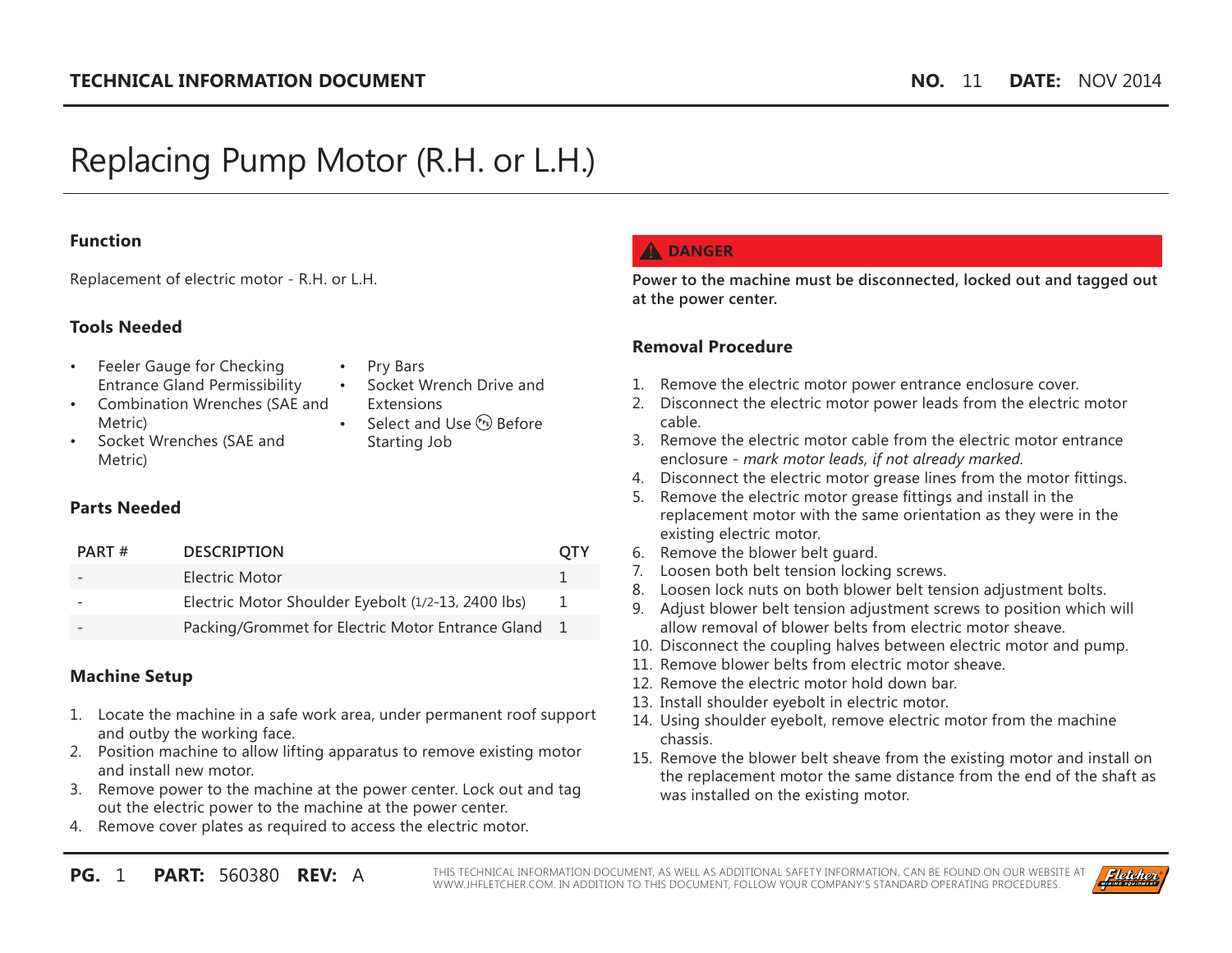# **WARNING**

**Never operate the machine with the blower belt and pump coupling guard removed. Serious injury or even death can occur from operation without having the blower belt and pump coupling guard installed.**

# **WARNING**

**All electrical work must only be performed by properly qualified and authorized personnel.**

# **Installation Procedure**

- 1. Install shoulder eyebolt in replacement motor.
- 2. Lift replacement motor into position in the machine chassis.
- 3. Remove shoulder eyebolt from replacement electric motor.
- 4. Connect the two grease hoses to the two electric motor grease fitting assemblies.
- 5. Install the electric motor hold down bar.
- 6. Install v-belts [*Tip: Install new blower v-belts.*]
- 7. Connect coupling between electric motor and pump.
- 8. Using the blower belt tension adjusting screws, adjust belt tension. (Correct tension: 1/4" or 6mm deflection at mid point between sheaves with moderate pressure applied to the belts.)
- 9. Tighten down the locking nuts on the adjusting screws.
- 10. Tighten down both belt tension locking screws.
- 11. Re-check belt tension, re-adjust if required.
- 12. Install the blower belt guard.
- 13. Connect the electric motor cable to the electric motor leads (inside enclosure on electric motor).
- 14. Pack the electric motor cable.
- 15. Install the cover on the electric motor connection box.
- 16. Inspect permissibility of all work performed.
- 17. Install cover plates.
- 18. Restore power to the machine.
- 19. Start machine and check for proper operation.

**PG.** 2 **PART:** 560380 **REV:** A THIS TECHNICAL INFORMATION DOCUMENT, AS WELL AS ADDITIONAL SAFETY INFORMATION, CAN BE FOUND ON OUR WEBSITE AT WWW.JHFLETCHER.COM. IN ADDITION TO THIS DOCUMENT, FOLLOW YOUR COMPANY'S STANDARD OPERATING PROCEDURES.